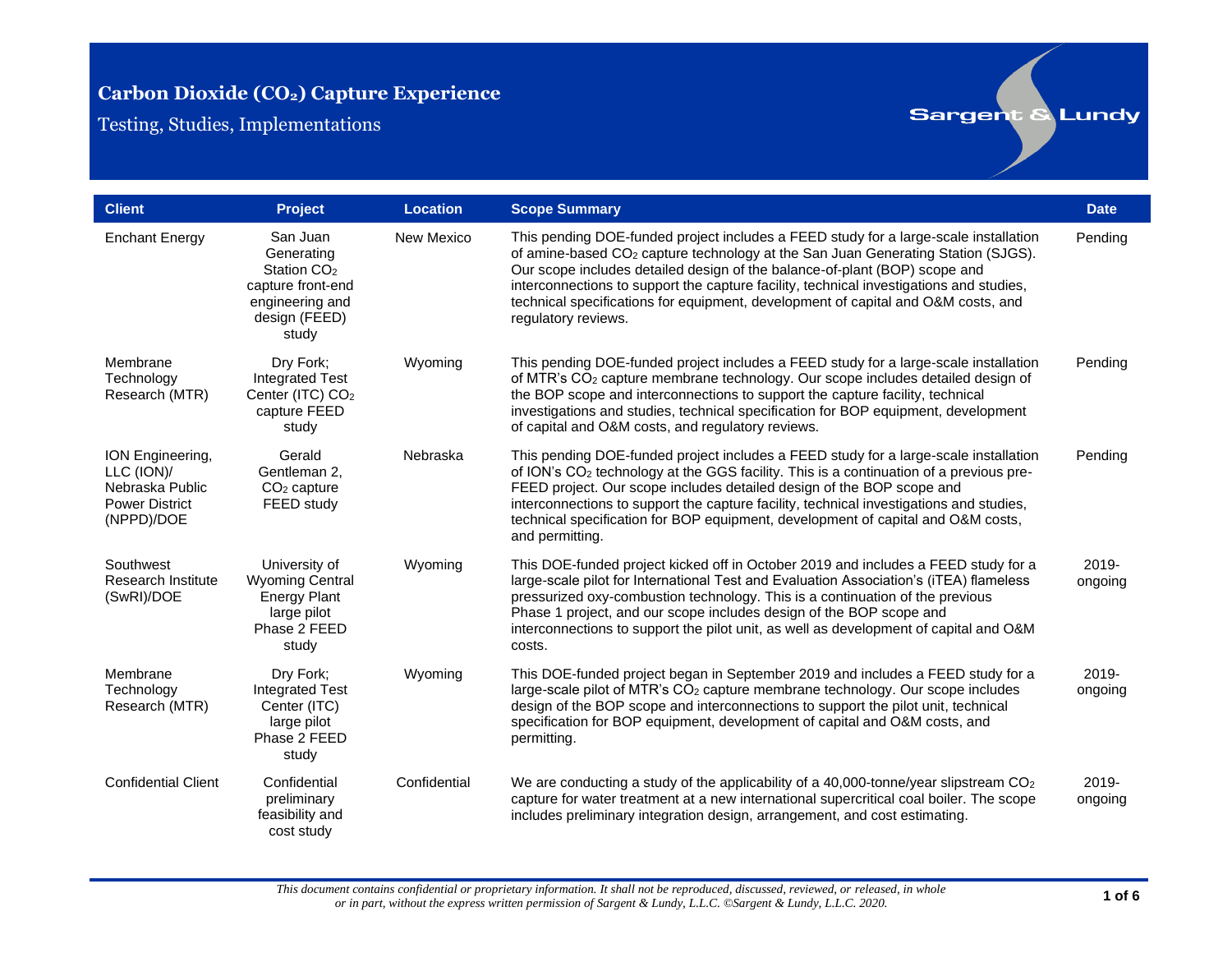Testing, Studies, Implementations

| <b>Client</b>                                                                            | <b>Project</b>                                                                                                 | <b>Location</b>  | <b>Scope Summary</b>                                                                                                                                                                                                                                                                                                                                                                                                   | <b>Date</b>         |
|------------------------------------------------------------------------------------------|----------------------------------------------------------------------------------------------------------------|------------------|------------------------------------------------------------------------------------------------------------------------------------------------------------------------------------------------------------------------------------------------------------------------------------------------------------------------------------------------------------------------------------------------------------------------|---------------------|
| Confidential                                                                             | Confidential<br>scalability study                                                                              |                  | Sargent & Lundy is conducting a study for the evaluation of pilot skid installation and<br>identification of requirements to scale up the system and develop a conceptual full-<br>scale system. The scope includes developing a construction schedule, conceptual<br>design, capital cost estimate, and O&M cost estimate.                                                                                            | $2019 -$<br>ongoing |
| MidAmerican<br>Energy                                                                    | <b>Walter Scott</b><br><b>Energy Center</b><br>Unit 4 preliminary<br>conceptual<br>design study                | lowa             | We are conducting a preliminary conceptual design study for a $CO2$ capture<br>installation retrofit. The study scope includes development of preliminary conceptual<br>layouts, utility estimates, high-level capital and O&M cost estimates, and economic<br>analysis.                                                                                                                                               | $2019 -$<br>ongoing |
| Carbon Capture<br>Machine (UK)<br>Limited                                                | X-Prize Carbon<br>Capture<br>Competition test<br>skid design                                                   | Wyoming          | As subcontractor to CCM, Sargent & Lundy is supporting the design of a pilot skid<br>carbon capture system to be installed at the Wyoming ITC as part of X-Prize's<br>Carbon Capture Competition. Sargent & Lundy's role on the project includes<br>equipment design, BOP engineering and design, and construction oversight.                                                                                          | $2018 -$<br>ongoing |
| Confidential                                                                             | Confidential test<br>skid design                                                                               | Test skid design | Sargent & Lundy is providing owner's engineering services for the design of a test<br>skid for new carbon capture technology. The skid will be installed at various industrial<br>applications.                                                                                                                                                                                                                        | 2018-<br>ongoing    |
| Confidential                                                                             | Confidential oxy-<br>combustion and<br>$CO2$ capture<br>study                                                  |                  | We are supporting a confidential client in developing a study to evaluate conversion<br>of an existing coal-fired unit to oxy-combustion, in conjunction with installing a CO <sub>2</sub><br>capture system. This includes coordinating efforts of multiple subcontractors, as well<br>as performing BOP engineering and cost estimating.                                                                             | 2018-<br>ongoing    |
| ION Engineering,<br>LLC (ION)/<br>Nebraska Public<br><b>Power District</b><br>(NPPD)/DOE | Gerald<br>Gentleman 2<br>$CO2$ capture<br>study                                                                | Nebraska         | As a subcontractor to ION, Sargent & Lundy is supporting development of a<br>commercial CO <sub>2</sub> capture design and costing study for a 300-MW (equivalent) carbon<br>capture system. Our role includes performing studies, BOP engineering and design,<br>constructibility review, and cost estimating.                                                                                                        | 2018-<br>ongoing    |
| <b>Basin Electric</b><br>Power<br>Cooperative                                            | Dry Fork<br>Station 1<br><b>Integrated Test</b><br>Center (ITC) -<br>$CO2$ capture<br>technology<br>evaluation | Wyoming          | Sargent & Lundy provided engineering services and developed costs to support<br>development of the ITC using 20-MWe (87,500-ACFM) slipstream of flue gas from<br>Dry Fork Station, divided among six test sites. The first scheduled ITC tests<br>evaluated six different CO <sub>2</sub> capture technologies for X-Prize's Carbon Capture<br>Competition to demonstrate beneficial utilization of the recovered CO2. | 2015-2018           |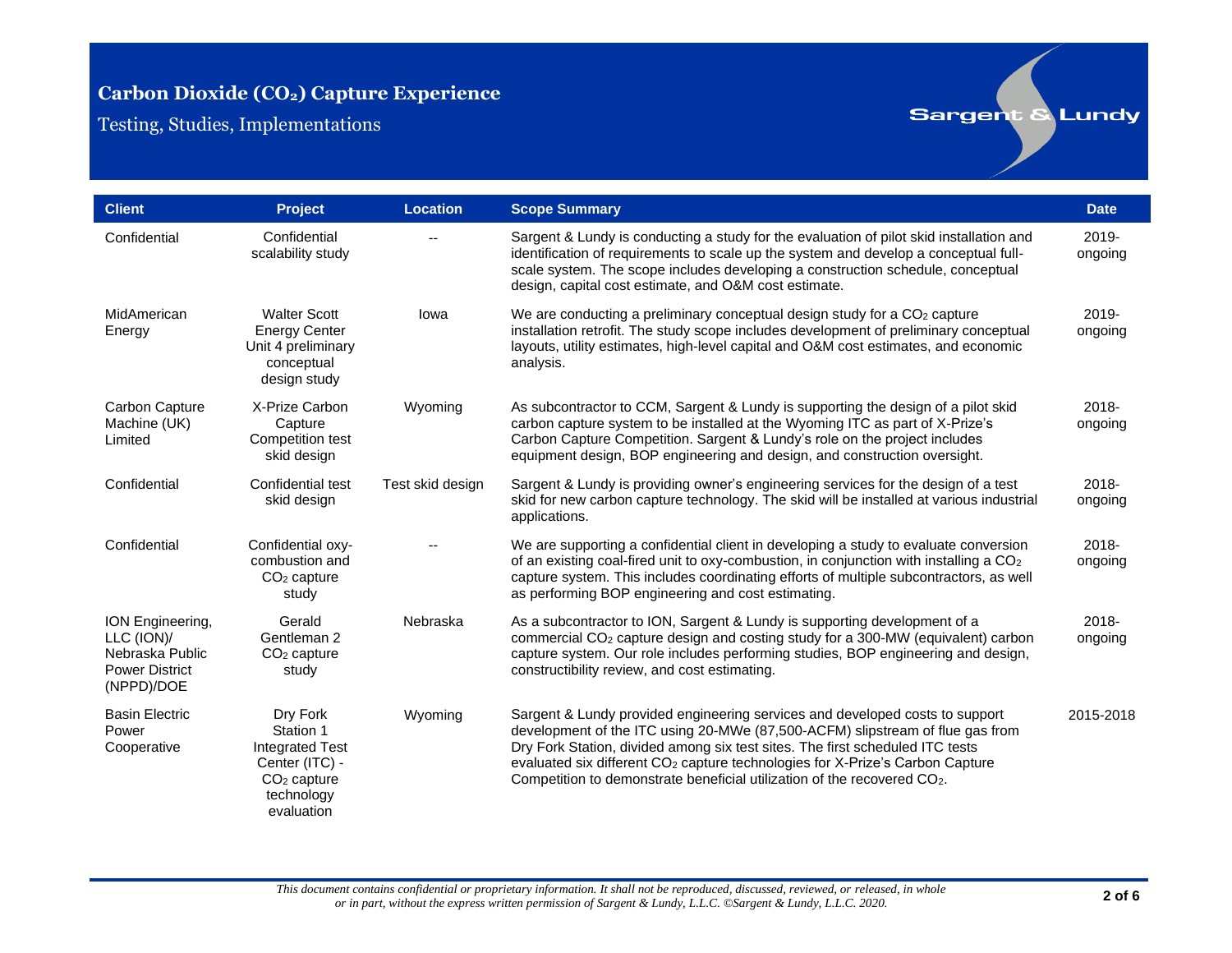Testing, Studies, Implementations

| <b>Client</b>                                         | <b>Project</b>                                                                                          | <b>Location</b> | <b>Scope Summary</b>                                                                                                                                                                                                                                                                                                                                                                                                                                                                                                                                                                                                                                                                                           | <b>Date</b> |
|-------------------------------------------------------|---------------------------------------------------------------------------------------------------------|-----------------|----------------------------------------------------------------------------------------------------------------------------------------------------------------------------------------------------------------------------------------------------------------------------------------------------------------------------------------------------------------------------------------------------------------------------------------------------------------------------------------------------------------------------------------------------------------------------------------------------------------------------------------------------------------------------------------------------------------|-------------|
| University of Utah                                    | Hunter CO <sub>2</sub><br>capture and<br>sequestration<br>implementation                                | Utah            | We assisted the client in evaluating the feasibility and economics of integrating CO <sub>2</sub><br>capture technologies at an existing plant for sequestration in nearby geological sites.<br>The evaluation included comparison of traditional amine-based technology and<br>emerging cryogenic technology. As part of this project, Sargent & Lundy defined the<br>BOP impacts and estimated the associated costs for the station for each technology.                                                                                                                                                                                                                                                     | 2017        |
| University of<br>Wyoming                              | Jim Bridger CO <sub>2</sub><br>capture and<br>sequestration<br>implementation                           | Wyoming         | Sargent & Lundy a high-level evaluation to determine the potential of the station as a<br>candidate for CO <sub>2</sub> capture technology to provide a concentrated CO <sub>2</sub> stream for<br>sequestration. The evaluation was conducted as part of the DOE-funded<br>CarbonSAFE program.                                                                                                                                                                                                                                                                                                                                                                                                                | 2017        |
| <b>CARBON</b><br>360/Petra Nova/<br><b>NRG Energy</b> | W.A. Parish 8<br>$CO2$ capture and<br>sequestration<br>implementation                                   | Texas           | We provided owner's engineering services during development and design phase,<br>Including design reviews and HAZOP participation, in addition to detailed drawing<br>review and detailed design of Hastelloy and fiberglass reinforced plastic (FRP)<br>ductwork system capable of handling a 240-MWe slipstream (646,800 SCFM) of flue<br>gas that is interconnected to the host unit (Unit 8) and the CO <sub>2</sub> capture island. This<br>design included a computational fluid dynamic (CFD) model, ductwork design,<br>support steel design, and foundation design. Also performed evaluation of MHI's<br>amine-based process producing 1.6 million tons of CO <sub>2</sub> per year (4776 tons/day). | 2013-2017   |
| Confidential                                          | Confidential CO <sub>2</sub><br>capture for<br>enhanced oil<br>recovery (EOR)<br>economic<br>evaluation | Confidential    | We assisted the client in evaluating the feasibility and economics of integrating $CO2$<br>capture technologies at an existing plant for use in EOR at nearby oil fields. As part of<br>this project, Sargent & Lundy defined the BOP impacts and estimated the associated<br>costs for the station.                                                                                                                                                                                                                                                                                                                                                                                                           | 2016-2017   |
| Eastern Research<br>Group, Inc. (ERG)<br>for EPA      | <b>EPA</b> Integrated<br>Performance<br>Model (IPM)<br>update                                           |                 | Sargent & Lundy evaluated the cost and performance of various air pollution control<br>technologies for use in EPA's updated IPM. The scope included technologies for<br>NO <sub>x</sub> , SO <sub>2</sub> , HCl, mercury, PM, and CO <sub>2</sub> control. At this time, the IPM model update<br>has not been published.                                                                                                                                                                                                                                                                                                                                                                                      | 2016        |
| Confidential                                          | Confidential CO <sub>2</sub><br>capture for EOR<br>economic<br>evaluation                               | Confidential    | We assisted the client in evaluating the feasibility of installing a $CO2$ capture system<br>at an existing plant for use in EOR at nearby oil fields. This project included<br>evaluating the permitting requirements for both the onsite CO <sub>2</sub> capture equipment<br>and the associated CO <sub>2</sub> pipeline. Subsequent to the permitting evaluation, Sargent &<br>Lundy evaluated the technical feasibility of integrating various configurations of CO <sub>2</sub><br>capture technology within the limitations of the existing plant.                                                                                                                                                      | 2016        |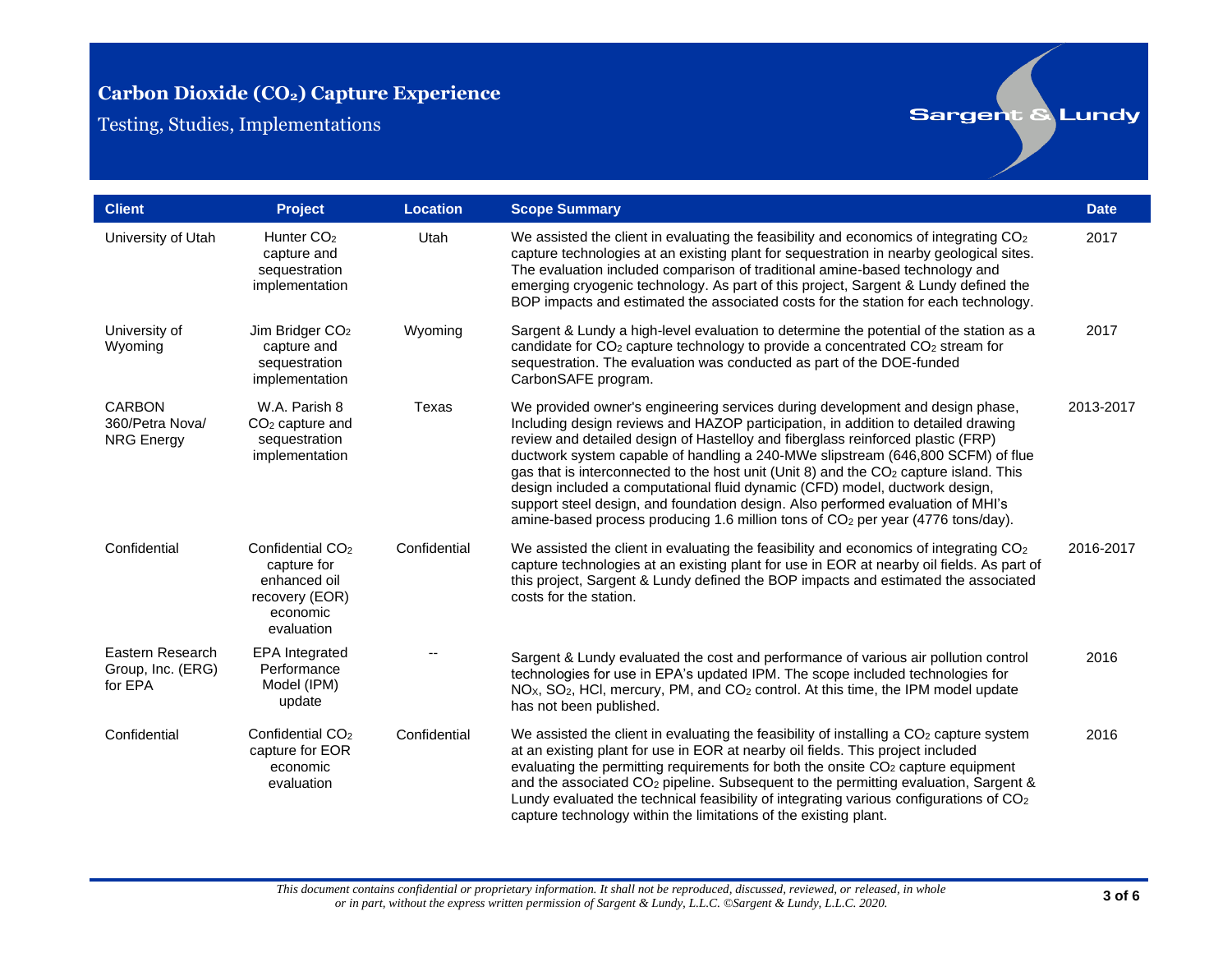Testing, Studies, Implementations

| <b>Client</b>                                   | Project                                                                                  | <b>Location</b>            | <b>Scope Summary</b>                                                                                                                                                                                                                                                                                                                                                                                                                                                                                                                                                                                 | <b>Date</b> |
|-------------------------------------------------|------------------------------------------------------------------------------------------|----------------------------|------------------------------------------------------------------------------------------------------------------------------------------------------------------------------------------------------------------------------------------------------------------------------------------------------------------------------------------------------------------------------------------------------------------------------------------------------------------------------------------------------------------------------------------------------------------------------------------------------|-------------|
| Confidential                                    | Confidential<br>novel CO <sub>2</sub><br>solvent technical<br>and economic<br>assessment | Confidential               | A developer of a second-generation CO <sub>2</sub> capture solvent contracted Sargent & Lundy<br>to perform a technical and economic assessment of a CO <sub>2</sub> capture facility based on<br>the use of their proprietary solvent as part of a DOE-funded project. The assessment<br>evaluated the incremental cost of CO <sub>2</sub> capture using this solvent based on installation<br>at a theoretical greenfield power plant. We developed the conceptual design of the<br>base plant and capital and O&M costs for the entire facility, including the CO <sub>2</sub> capture<br>island. | 2015-2016   |
| Confidential                                    | Confidential<br>novel CO <sub>2</sub><br>capture<br>technology<br>evaluation             | Confidential               | A major U.S. utility company contracted Sargent & Lundy to perform a FEED study, in<br>conjunction with the technology developer, to determine how to integrate the<br>technology into an existing power plant. We provided preliminary design information,<br>identified risks, and unknowns; and developed capital and O&M cost estimates to<br>help the client evaluate the economics of developing the project further. The system<br>was designed to capture 100,000 tons per year of CO <sub>2</sub> , roughly equivalent to a 15-<br>MWe slipstream of flue gas.                              | 2014-2015   |
| <b>NRG Energy</b>                               | W.A. Parish 8<br>$CO2$ capture and<br>sequestration<br>FEED study                        | Texas                      | Sargent & Lundy's earlier work at W.A. Parish 7 evolved to work at Unit 8 and was<br>expanded in size to a 240-MWe slipstream. We provided owner's engineering<br>services and BOP design for a 240-MWe CO <sub>2</sub> capture utilization and storage (CCUS)<br>demonstration project. The project received a funding grant from DOE. We were<br>heavily involved in the development of the proposal to the DOE. As owner's engineer,<br>Sargent & Lundy reviewed all technical aspects of the project, including HAZOP<br>reviews for the facility.                                               | 2010-2013   |
| U.S. DOE                                        | Gasification<br>projects                                                                 | Indiana and<br>Mississippi | We performed due diligence analyses on the projects for the DOE Loan Guarantee<br>Program. The projects were intended to produce substitute natural gas (SNG) from<br>coal and petroleum coke to power two plants ranging in size from 300 to 400 MW.<br>The overall purpose was for the benefits of $CO2$ for use in EOR applications.                                                                                                                                                                                                                                                              | 2010-2014   |
| U.S. DOE                                        | Generic<br>efficiency study                                                              |                            | We developed a conceptual design for a new 500-MW coal plant equipped with $CO2$<br>recovery that is fully thermally integrated. We determined potential overall efficiency<br>improvements from integration and compared these to existing concepts.                                                                                                                                                                                                                                                                                                                                                | 2009-2013   |
| Leonardo<br>Technologies, Inc.<br>(LTI) for DOE | Supercritical coal<br>$CO2$ capture and<br>sequestration<br>study                        |                            | Sargent & Lundy performed a detailed evaluation of the coal drying process and its<br>integration with future innovative CO <sub>2</sub> capture and sequestration project for 600-MW<br>ultra-supercritical boilers. The evaluation included a conceptual cost estimate for the<br>coal drying process utilizing low-level heat from flue gas, as well as from steam cycle.                                                                                                                                                                                                                         | 2012        |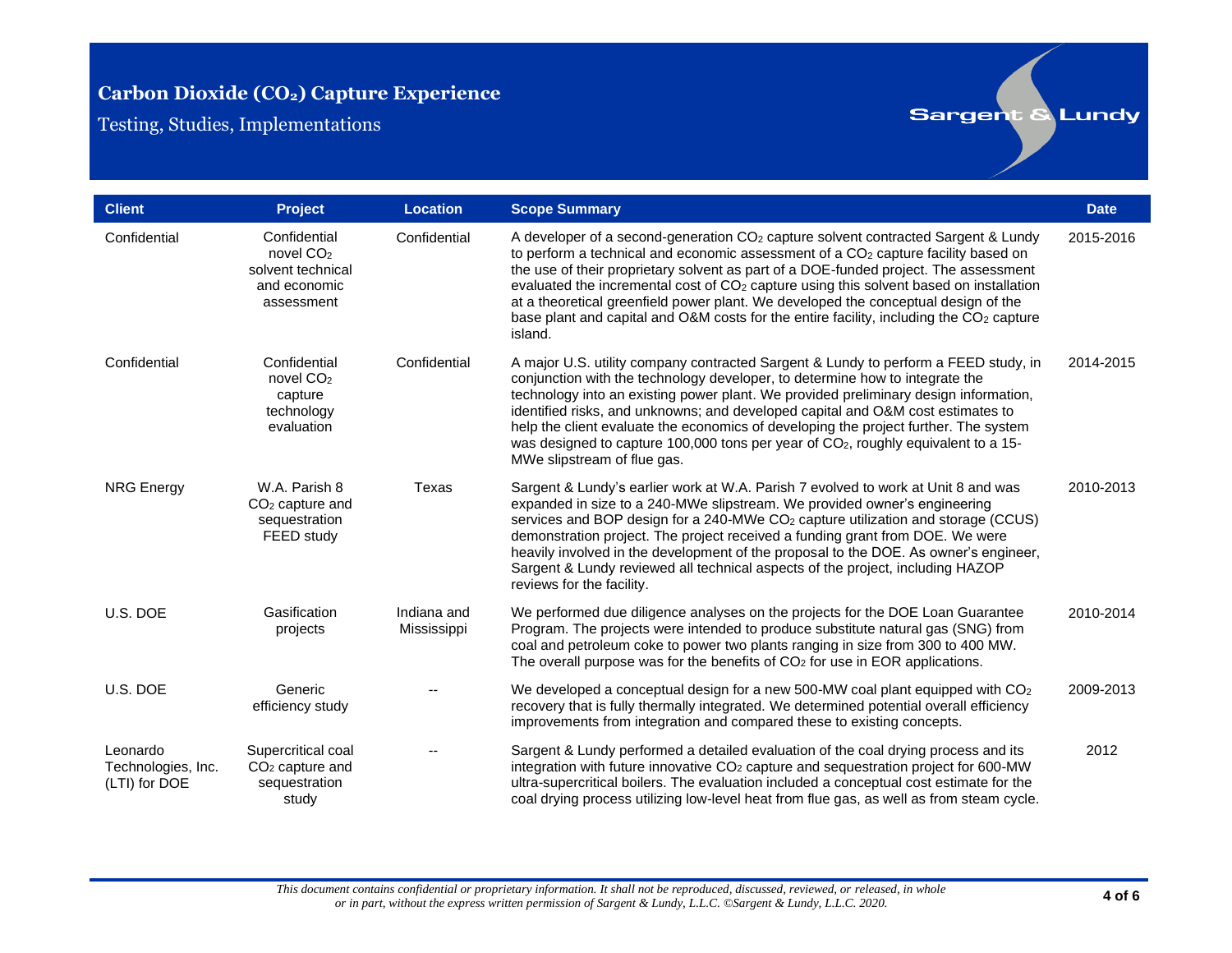Testing, Studies, Implementations

| <b>Client</b>                      | Project                                                             | <b>Location</b> | <b>Scope Summary</b>                                                                                                                                                                                                                                                                                                                                                                                                                                                                                             | <b>Date</b> |
|------------------------------------|---------------------------------------------------------------------|-----------------|------------------------------------------------------------------------------------------------------------------------------------------------------------------------------------------------------------------------------------------------------------------------------------------------------------------------------------------------------------------------------------------------------------------------------------------------------------------------------------------------------------------|-------------|
| LTI for DOE                        | Coal plan<br>conceptual<br>design with CO <sub>2</sub><br>recovery  |                 | We evaluated various thermal cycles for a conceptual design for a new coal plant<br>equipped with CO <sub>2</sub> capture technology. The cycles included the use of two-pressure<br>steam turbines, back-pressure turbine, and integration of the CO <sub>2</sub> process steam with<br>the main cycle. We developed cost estimates for three different cycles, including<br>integration of coal drying.                                                                                                        | 2010-2012   |
| SRA International,<br>Inc. for EPA | EPA IPM update                                                      |                 | Sargent & Lundy evaluated the cost and performance of various air pollution control<br>technologies for use in EPA's updated IPM. The scope included technologies for<br>NO <sub>x</sub> , SO <sub>2</sub> , HCI, mercury, and PM control. The 2012 updates were not published.                                                                                                                                                                                                                                  | 2010        |
| <b>NRG Energy</b>                  | W.A. Parish 7<br>$CO2$ capture and<br>sequestration<br>DOE proposal | Texas           | We supported proposal development to DOE as part of the Clean Coal Power<br>Initiative (CCPI) 3 for 60-MWe slipstream (161,700-SCFM) demonstration facility on<br>Unit 7. The facility would remove $SO2$ and capture 1,194 tons per day of $CO2$ using<br>Fluor Econamine Plus and wet limestone scrubbing technology. The captured CO <sub>2</sub><br>would be used for EOR in nearby oil fields. As owner's engineer, Sargent & Lundy<br>provided all BOP engineering, including CO <sub>2</sub> compression. | 2008-2010   |
| Confidential                       | Repowering/<br>$CO2$ capture                                        | Western U.S.    | We compared costs for repowering several existing steam turbines, totaling<br>approximately 500 MW, with natural gas combined-cycle power systems with<br>installations of retrofit CO <sub>2</sub> capture system technologies on existing boilers.                                                                                                                                                                                                                                                             | 2010        |
| US/EPA                             | Generic coal and<br><b>IGCC</b> plants                              |                 | Sargent & Lundy developed a cost estimating workbook for applying efficiency<br>enhancement technologies at existing power plants. We assessed possible reduction<br>of CO <sub>2</sub> for each technology, and compared the enhancements in relation to<br>installation of new coal and integrated gasification combined-cycle (IGCC) plants.                                                                                                                                                                  | 2009-2010   |
| Confidential                       | Confidential due<br>diligence                                       | Confidential    | We performed due diligence analysis of the FutureGen project for a prospective<br>participant in the FutureGen Alliance.                                                                                                                                                                                                                                                                                                                                                                                         | 2009        |
| <b>ENMAX</b><br>Corporation        | Feasibility study                                                   | Canada          | We worked with Hatch on studies of combined-cycle and IGCC projects, including<br>evaluation of variations to syngas for combustion turbines:                                                                                                                                                                                                                                                                                                                                                                    | 2007-2009   |
|                                    |                                                                     |                 | Combined-cycle to IGCC retrofit prefeasibility study<br>$\bullet$                                                                                                                                                                                                                                                                                                                                                                                                                                                |             |
|                                    |                                                                     |                 | High-hydrogen content Syngas combustion effects on combustion turbine<br>$\bullet$<br>generators prefeasibility study                                                                                                                                                                                                                                                                                                                                                                                            |             |
|                                    |                                                                     |                 | IGCC/syngas/CO <sub>2</sub> EOR plant prefeasibility financial/market analysis<br>$\bullet$                                                                                                                                                                                                                                                                                                                                                                                                                      |             |
| <b>NRG Energy</b>                  | W.A. Parish and<br>Limestone $SO2$<br>and CO <sub>2</sub> capture   | Texas           | Evaluated SO <sub>2</sub> and CO <sub>2</sub> capture using Powerspan's ammonia-based ECO-SO <sub>2</sub> and<br>ECO <sub>2</sub> technology. Powerspan's system was designed to use a 125-MWe slipstream<br>of flue gas to produce 3000 tons per day of CO <sub>2</sub> .                                                                                                                                                                                                                                       | 2007-2009   |